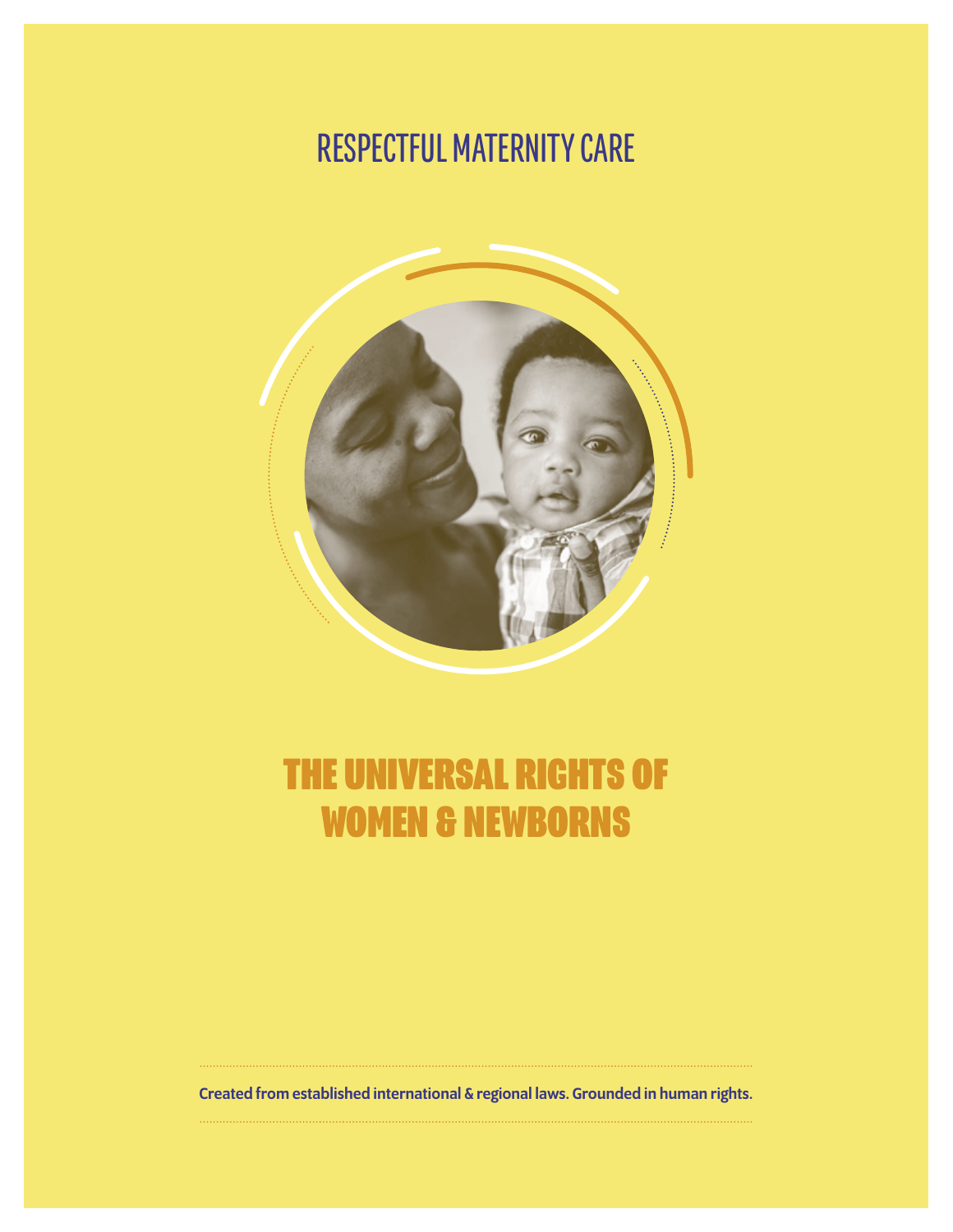# **Introduction**

# 1. The Distinctive Importance of Pregnancy

Around the world, pregnancy and childbirth are momentous events, with deep personal and social significance in the lives of women, families and communities. For the well-being of women and newborns, women need to be supported throughout pregnancy and childbirth.

The well-being of a woman and of her newborn are interconnected, and both can be marginalized in the process of childbirth and the ensuing months. Focusing on preventing maternal and newborn morbidity and mortality is not enough. Care during this period needs to encompass basic human rights, including the rights to respect, dignity, confidentiality, information and informed consent, the right to the highest attainable standard of health, and freedom from discrimination and from all forms of ill-treatment. A woman's autonomy should be recognized and respected, as should her emotional well-being, choices and preferences—including the right to have a companion of choice during labor and childbirth. Respect and recognition of the woman can benefit the newborn, who also has rights and requires respect and recognition. Together, the woman with her partner and family should be supported to care for and make the best decisions for their newborn.

A woman's relationship with maternity care providers and the maternity care system during pregnancy, childbirth and the postpartum period is vitally important. Women's experiences with caregivers can empower and comfort them, or conversely, inflict lasting damage and emotional trauma, detracting from women's confidence and self-esteem. Newborns' experiences with caregivers can also have significant and lasting impact newborn babies feel pain and discomfort, and can experience emotional distress, particularly when separated from their families in the first hours of life.<sup>1</sup> We know that good early care, including attachment and breastfeeding, has a lasting positive impact on the health and well-being of newborns throughout

their lives. Women's memories of their childbirth experiences and the treatment of their newborns stay with them for a lifetime and are often shared with other women, contributing to a climate of confidence or doubt around the healthcare system.

# 2. Established Evidence of Disrespect and Abuse

The journey toward respectful maternity care began in the late 1940s with the Universal Declaration of Human Rights. In the 1990's, the United Nations issued the "Declaration on the Elimination of Violence against Women" and a movement gained force in Latin America which was termed "humanization" of childbirth. Some of the first reports on violations of women's rights in childbirth came from the human rights community.<sup>2</sup> From an initial focus on reducing maternal and infant mortality, the global focus shifted to developing human rights standards on maternal and child mortality and morbidity reduction.<sup>3</sup> More recently, this has led to a focus on addressing disrespect and abuse as manifestations of the systemic failure to uphold human rights standards.

With the conclusion of the Millennium Development Goals (MDGs) in 2015, and with only a few countries achieving MDGs #4 and #5 related to reducing child mortality and improving maternal health, global policy makers and advocates more earnestly evaluated the obstacles to maternal and newborn survival and well-being. This included the need to understand the comprehensive socio-cultural and gender-based influences in clinical settings, health systems and ultimately, on health outcomes. During the MDG era, much of the public health and development communities' focus had been on clinical expertise and capacity building in targeted interventions to reduce mortality. But growing awareness of often unaddressed issues of emotional, physical and psychological harm to women during facility-based childbirth required greater consideration.

In the last decade, the global public health sector's growing interest in understanding and addressing these harms experienced by women during facility-based childbirth has led to copious research and publications. The 2010 TRAction Land-

<sup>1.</sup> Roofthooft, D.W., et al. (2014). Eight Years Later, Are We Still Hurting Newborn Infants? *Neonatology*, 105(3), 218–226.

<sup>2.</sup> Zampas, C., et al. (2003) "Body and Soul: Forced Sterilization and Other Assaults on Roma Reproductive Freedom in Slovakia." 2003. New York: *Center for Reproductive Rights;* Center for Reproductive Rights & International Federation of Women Lawyers- Kenya Chapter. (2007) Failure to Deliver: Violations of Women's Human Rights in Kenyan Health Facilities. New York: *Center for Reproductive Rights* & Nairobi, Kenya: *Federation of Women Lawyers-Kenya*; Strauss, Nan & International USA, Amnesty. (2010). Deadly Delivery: The Maternal Health Care Crisis in the USA. New York: *Amnesty International Publications*.

<sup>3.</sup> Office of the United Nations High Commissioner for Human Rights and the Secretary-General (2012). Technical Guidance on the Application of a Human Rights-Based Approach to the Implementation of Policies and Programmes to Reduce Preventable Maternal Morbidity and Mortality. United Nations; World Health Organization & Office of the United Nations High Commissioner for Human Rights (2014). Human Rights-Based Approach to Reduce and Eliminate Preventable Mortality and Morbidity of Children Under 5 Years of Age. Switzerland: United Nations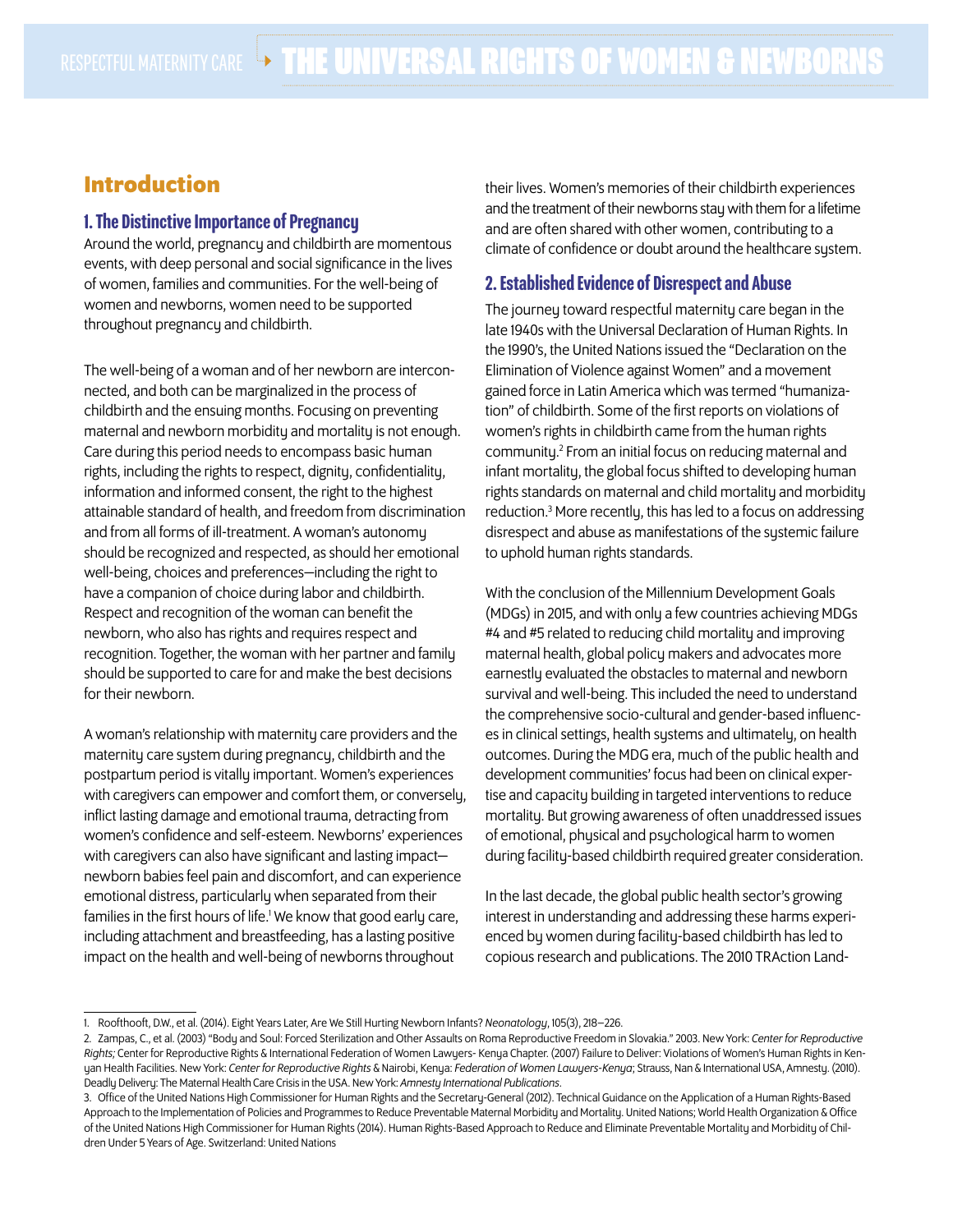scape Analysis: Exploring Evidence for Disrespect & Abuse in Facility Childbirth<sup>4</sup> presented the first systematic exploration of this issue. In that same year, the USAID TRAction Project funded two implementation research projects, Staha in Tanzania and Heshima in Kenya, to continue building the evidence of the prevalence and types of mistreatment, and potential context-based responses. In 2011, White Ribbon Alliance published the Respectful Maternity Care Charter: The Universal Rights of Childbearing Women, a document utilized in many countries as an advocacy and program tool. The World Health Organization released a statement in 2014 reasserting the fundamental human rights of women in childbirth.<sup>5</sup> The field of respectful care has continued to grow with increased focus.

# 3. Assertion of the Fundamental Rights of Women and Newborns

Human rights are rights inherent to all people, without discrimination, regardless of age, nationality, place of residence, sex, national or ethnic origin, color, religion, language or any other status. Universal human rights are often expressed and guaranteed by legal instruments, such as international treaties. International human rights law determines obligations of States to act in certain ways or to refrain from certain acts in order to respect, protect and fulfil human rights and fundamental freedoms of individuals or groups.

The charter articulates the rights of two entities, the woman and the newborn, within the vision and provision of a framework for ethical, high-quality respectful maternity care that supports and upholds the dignity of both. Both human beings, the newborn and the woman, have rights that must be respected and guaranteed independently. Women should be given the information and support they need to make decisions for themselves and their newborns freely. The newborn baby, as an individual human being, has autonomous rights and every decision the mother, or another caregiver makes, needs to be made with the best interest of the child in mind. Health systems must ensure the health, safety and dignity of both woman and newborn, taking care that this most fundamental dyad of human life be fully protected.

The charter is based on widely accepted human rights instruments including the Convention on the Rights of the Child, the Convention on Elimination of all forms of Discrimination

against Women, the International Covenants on Civil and Political Rights, Economic, Social and Cultural Rights. It is also supported by regional human rights instruments including the African Charter on Human and People's Rights, The African Charter on the Rights and Welfare of the Child, the American Convention on Human Rights, and the European Convention on Human Rights and Biomedicine, among others.

# 4. Why this charter is needed and how it can be used

This updated charter further clarifies and clearly articulates the rights of women and newborns in the context of maternity care provided within a healthcare facility. It specifically delineates how human rights are implicated in the context of pregnancy and childbirth and affirms the basic inalienable rights of women and newborns. Many of these rights are well established in international law and have been interpreted and applied to issues arising during pregnancy, childbirth and the care provided immediately after birth. These rights are articulated in separate human rights conventions and in order to affirm their application in the context of pregnancy and childbirth, it is important to compile them in one document that focuses on this period.

The Respectful Maternity Care Charter addresses the issue of disrespect and abuse toward women and newborns who are utilizing maternal and newborn care services and provides a platform for improvement by:

• Raising awareness for women's and newborns' human rights guarantees that are recognized in internationally adopted United Nations and other multinational declarations, conventions and covenants;

• Highlighting the connection between human rights guarantees and healthcare delivery relevant to maternal and newborn healthcare;

- Increasing the capacity of maternal, newborn and child health advocates to participate in human rights processes;
- Aligning women's demand for high-quality maternal and newborn care with international human rights law standards;
- Providing a foundation for holding governments, the maternity care system and communities accountable to these rights;
- Supporting healthcare workers in providing respectful care to women and newborns and creating a healthy working environment.

<sup>4.</sup> Bowser, D., ScD., MPH., & Hill, K., MD. (2010). Exploring Evidence for Disrespect and Abuse in Facility-Based Childbirth: Report of a Landscape Analysis. Washington: *Translating Research into Action (TRAction) Project.*

<sup>5.</sup> World Health Organization, The prevention and elimination of disrespect and abuse during facility-based childbirth, 2014.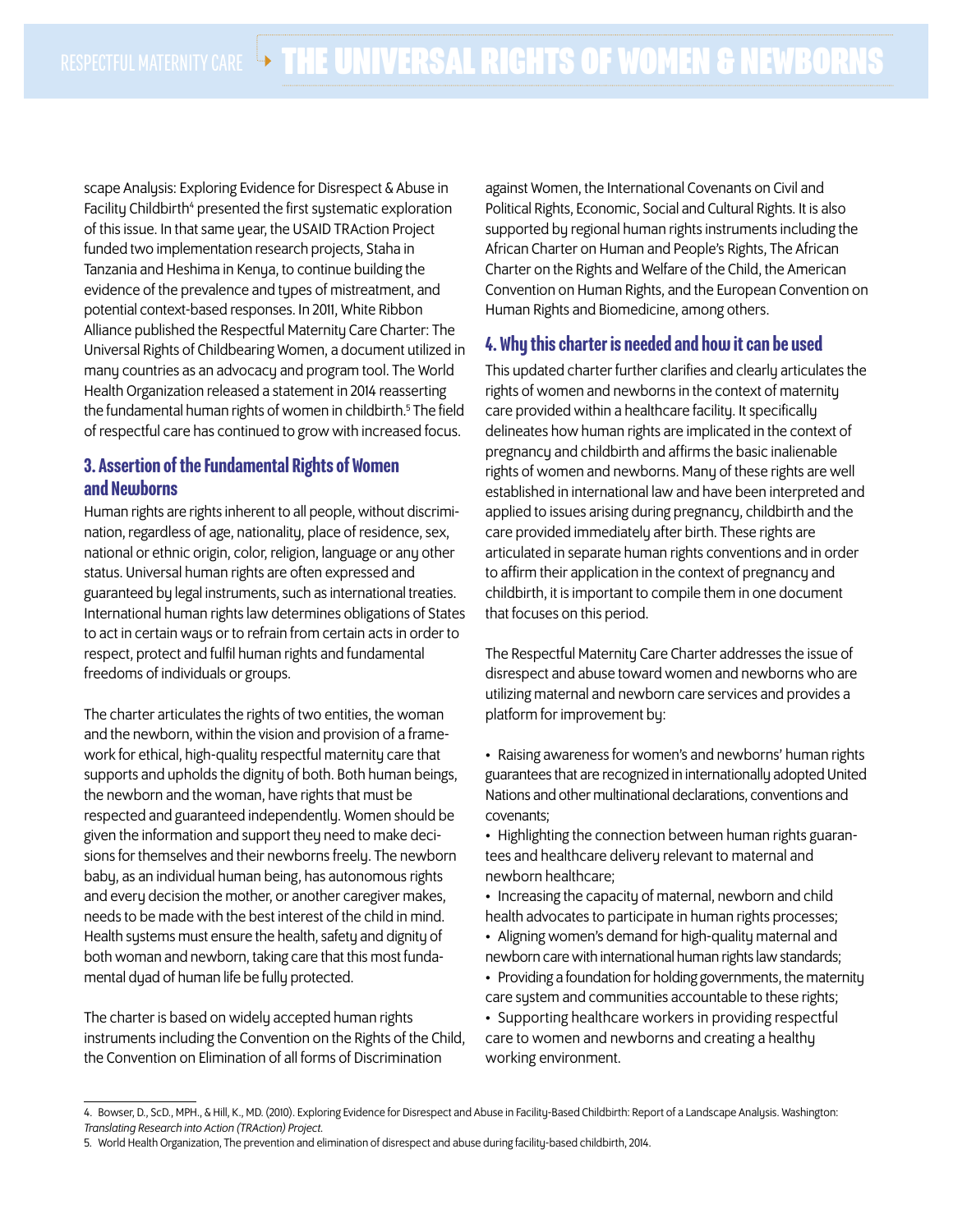# 1. Everyone has the right to freedom from harm and ill-treatment.

No one is allowed to physically hurt you or your newborn. You should both be taken care of in a gentle and compassionate way and receive assistance when experiencing pain or discomfort.

## **Legal authority**

International Covenant on Civil and Political Rights, 1966, Article 7 Convention on the Rights of the Child, 1990, Article 19, 37 Convention on the Rights of Persons with Disabilities, 2006, Article 15, 16

## **Regional legal authority**

African Charter on Human and Peoples' Rights, 1998, Article 6 African Charter on the Rights and Welfare of the Child, 1990, Article 16 American Convention on Human Rights, 1969, Article 5 American Convention on Human Rights in the Area of Economic, Social and Cultural Rights, 1988, Article 19 Convention of Belem do Para, 1994, Article 2, 3, 4 European Convention on Human Rights, 1950, Article 3

# 2. Everyone has the right to information, informed consent, and respect for their choices and preferences, including companion of choice during maternity care and refusal of medical procedures.

No one is allowed to force you or do things to you or your newborn without your knowledge or consent. Every woman has the right to autonomy, to receive information, and provide informed consent or refusal for care. Every parent or guardian has the right to receive information and provide informed consent or refusal for their newborn's care, in the newborn's best interests, unless otherwise provided by law.

#### **Legal authority**

International Covenant on Civil and Political Rights, 1966, Article 7, 19 Convention on the Rights of the Child, 1990, Article 5, 13

## **Regional legal authority**

African Charter on Human and Peoples' Rights, 1998, Article 9 American Convention on Human Rights, 1969, Article 13 European Convention on Human Rights and Biomedicine, 1997, Article 5, 6

# 3. Everyone has the right to privacy and confidentiality.

No one is allowed to share your or your newborn's personal or medical information, including all records and images, without your consent. Yours' and your newborn's privacy must be protected, except as necessary for healthcare providers to convey information for continuity of care.

#### **Legal authority**

International Covenant on Civil and Political Rights, 1966, Article 17 Convention on the Rights of the Child, 1990, Article 16 Convention on the Rights of Persons with Disabilities, 2006, Article 22

## **Regional legal authority**

African Charter on the Rights and Welfare of the Child, 1990, Article 10 American Convention on Human Rights, 1969, Article 11 European Convention on Human Rights, 1950, Article 8 European Convention on Human Rights and Biomedicine, 1997, Article 10

# 4. Everyone is their own person from the moment of birth and has the right to be treated with dignity and respect.

No one is allowed to humiliate, verbally abuse, speak about or touch you or your newborn in a degrading or disrespectful manner. You and your newborn baby must be cared for with respect and compassion.

## **Legal authority**

International Convention on Civil and Political Rights, 1966, Article 17 Convention on the Rights of the Child, 1990, Article 16, 23 Convention on the Rights of Persons with Disabilities, 2006, Article 17

## **Regional legal authority**

African Charter on Human and Peoples' Rights, 1998, Article 6 African Charter on the Rights and Welfare of the Child, 1990, Article 13 American Convention on Human Rights, 1969, 1Article 5, 11 Convention of Belem do Para, 1994, Article 4 European Convention on Human Rights, 1950, Article 8

# 5. Everyone has the right to equality, freedom from discrimination and equitable care.

No one is allowed to discriminate against you or your newborn because of something they think or do not like about either one of you. Equality requires that pregnant women have the same protections under the law as they would when they are not pregnant, including the right to make decisions about what happens to their body.

#### **Legal authority**

International Covenant on Civil and Political Rights, 1966, Article 24 (1), 26 International Covenant on Economic Social and Cultural Rights, 1966, Article 2, 10 (3) Convention on the Rights of the Child, 1990, Article 2

Convention on the Elimination of all Forms of Discrimination Against Women, 1979, Article 1, 12, 14(2)(b)

Convention on the Rights of Persons with Disabilities, 2006, Articles 5, 6, 7 Convention on the Protection of the Rights of All Migrant Workers and Members of Their Families, 1990, Article 14

International Convention on the Elimination of All Forms of Racial Discrimination, Art. 2, Art. 5

International Labor Organization, Indigenous and Tribal Peoples Convention, 1989 (No. 169), Art. 3

## **Regional legal authority**

African Charter on Human and Peoples' Rights, 1998, Article 2 African Charter on the Rights and Welfare of the Child, 1990, Article 3 American Convention on Human Rights, 1969, Article 1 Convention of Belem do Para, 1994, Article 6 European Convention on Human Rights, 1950, Article 14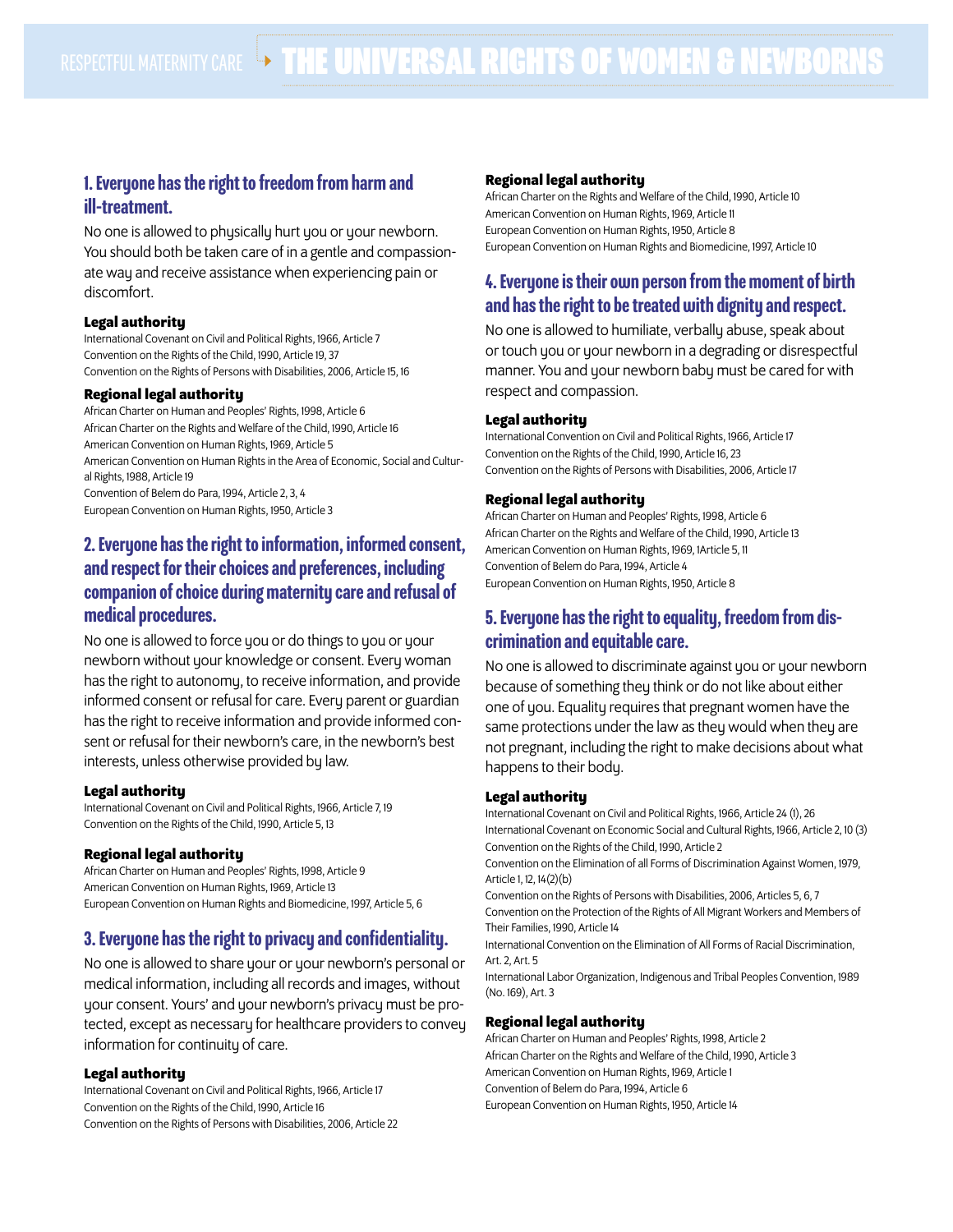# 6. Everyone has the right to healthcare and to the highest attainable level of health.

No one may prevent you or your newborn from getting the healthcare needed or deny or withhold care from either one of you. You and your newborn are entitled to the highest quality care, provided in a timely manner, in a clean and safe environment, by providers who are trained in current best practices.

## **Legal authority**

International Covenant on Economic Social and Cultural Rights, 1966, Article 12 Convention on the Elimination of all Forms of Discrimination Against Women, 1979, Article 5, 12

Convention on the Rights of the Child, 1990, Article 23, 24

Convention on the Rights of Persons with Disabilities, 2006, Article 25 International Labor Organization, Indigenous and Tribal Peoples Convention, 1989 (No. 169), Art. 25

## **Regional legal authority**

European Convention on Human Rights and Biomedicine, 1997, Article 3 African Charter on Human and Peoples' Rights, 1998, Article 16 African Charter on the Rights and Welfare of the Child, 1990, Article 14 Additional Protocol to the American Convention on Human Rights in the Area of Economic, Social and Cultural Rights, 1988, Article 10

# 7. Everyone has the right to liberty, autonomy, self-determination and freedom from arbitrary detention.

No one is allowed to detain you or your newborn in a healthcare facility, even if you cannot pay for services received.

## **Legal authority**

International Covenant on Economic Social and Cultural Rights, 1966, Article 1 International Covenant on Civil and Political Rights, 1966, Article 1, 9.1, 18.1 Convention on the Rights of the Child, 1990, Article 37 International Labor Organization, Indigenous and Tribal Peoples Convention, 1989 (No. 169), Art. 2, Art. 5

## **Regional legal authority**

African Charter on Human and Peoples' Rights, 1998, Article 6, 20 African Charter on the Rights and Welfare of the Child, 1990, Article 30 American Convention on Human Rights, 1966, Article 7 European Convention on Human Rights, 1950, Article 5

# 8. Every child has the right to be with their parents or guardians.

No one is allowed to separate you from your newborn without your consent. You and your newborn have the right to remain together at all times, even if your newborn is born small, premature or with medical conditions that require extra care.

## **Legal authority**

International Convention on Civil and Political Rights, 1966, Article 17 Convention on the Rights of the Child, 1990, Article 9, 16 Convention on the Rights of Persons with Disabilities, 2006, Article 22

## **Regional legal authority**

American Convention on Human Rights, 1969, Article 11 European Convention on Human Rights, 1950, Article 8

# 9. Every child has the right to an identity and nationality from birth.

No one is allowed to deny your newborn birth registration, even if they die shortly after birth, or deny the nationality your newborn is legally entitled to.

## **Legal authority**

International Covenant on Civil and Political Rights, 1966, Article 24 Convention on the Rights of the Child, 1990, Article 7 Convention on the Protection of the Rights of All Migrant Workers and Members of Their Families, 1990, Article 29

## **Regional legal authority**

African Charter on Human and Peoples' Rights,1998, Article 5 American Convention on Human Rights, 1969, Article 3

# 10. Everyone has the right to adequate nutrition and clean water.

No one is allowed to prevent you and your newborn from having adequate nutrition, clean water or a healthy environment. You have the right to information and support on child nutrition and the advantages of breastfeeding.

#### **Legal authority**

Convention on the Elimination of all Forms of Discrimination Against Women, 1979, Article 12

Convention on the Elimination of all Forms of Discrimination Against Women, 1979, Article 14(2)

Convention on the Rights of the Child, 1990, Article 24 (2)(c), (2)(e) International Covenant on Economic, Social and Cultural Rights, Article 11(1) Convention on the Rights of Persons with Disabilities, 2006 Article 25(1)

## **Regional legal authority**

African Charter on the Rights and Welfare of the Child, 1990, Article 14(2) Protocol to the African Charter on Human and Peoples' Rights on the Rights of Women in Africa, 2005, Article15(a)

Additional Protocol to the American Convention on Human Rights in the Area of Economic, Social and Cultural Rights, 1999, Article 12(1)